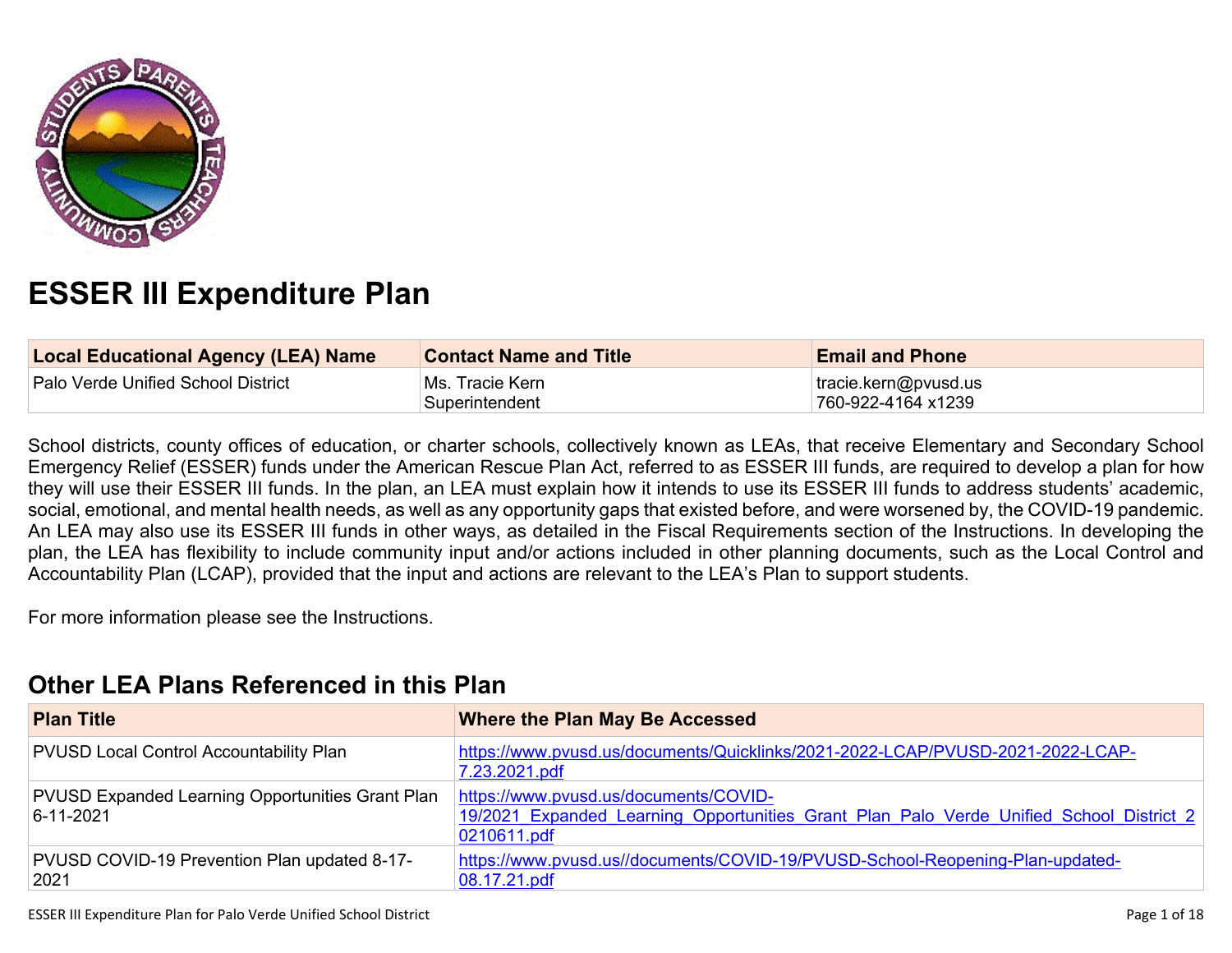| <b>Plan Title</b>                             | <b>Where the Plan May Be Accessed</b>                                                         |
|-----------------------------------------------|-----------------------------------------------------------------------------------------------|
| PVUSD School Reopening Plan updated 8-17-2021 | https://www.pvusd.us//documents/COVID-19/PVUSD-School-Reopening-Plan-updated-<br>08.17.21.pdf |

# **Summary of Planned ESSER III [Expenditures](#page-12-1)**

Below is a summary of the ESSER III funds received by the LEA and how the LEA intends to expend these funds in support of students.

#### **Total ESSER III funds received by the LEA**

\$10,303,127

| <b>Plan Section</b>                                                                      | <b>Total Planned ESSER III</b> |
|------------------------------------------------------------------------------------------|--------------------------------|
| Strategies for Continuous and Safe In-Person Learning                                    | 1\$6,221,030                   |
| Addressing Lost Instructional Time (a minimum of 20 percent of the LEAs ESSER III funds) | \$2,530,000                    |
| Use of Any Remaining Funds                                                               | 1\$1,552,097                   |

#### **Total ESSER III funds included in this plan**

\$10,303,127

# **Community [Engagement](#page-13-0)**

An LEA's decisions about how to use its ESSER III funds will directly impact the students, families, and the local community. The following is a description of how the LEA meaningfully consulted with its community members in determining the prevention and mitigation strategies, strategies to address the academic impact of lost instructional time, and any other strategies or activities to be implemented by the LEA. In developing the plan, the LEA has flexibility to include input received from community members during the development of other LEA Plans, such as the LCAP, provided that the input is relevant to the development of the LEA's ESSER III Expenditure Plan.

For specific requirements, including a list of the community members that an LEA is required to consult with, please see the Community Engagement section of the Instructions.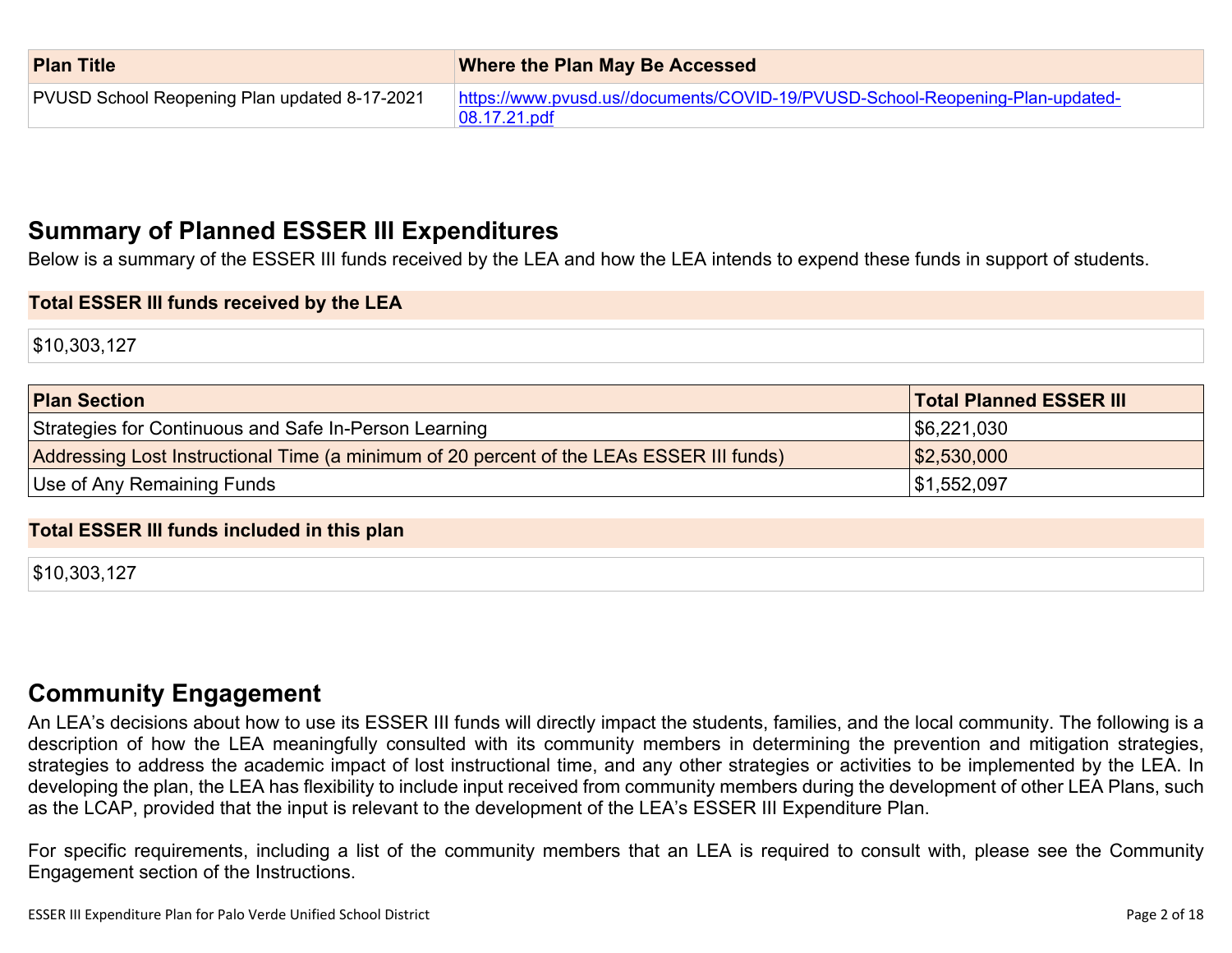A description of the efforts made by the LEA to meaningfully consult with its required community members and the opportunities provided by the LEA for public input in the development of the plan.

Palo Verde Unified School District met regularly with members of the PVUSD Educational Partners Task Force (formerly known as the PVUSD COVID-19 Stakeholder Task Force) which consists of District administration, including Special Education administration, site administration, classified employees, certificated employees, local bargaining units representatives, parents, and community members. The Task Force met on June 16, 2020; June 25, 2020; July 2, 2020; July 9, 2020; July 16, 2020; July 23, 2020; July 30, 2020; August 20, 2020; September 2, 2020; October 8, 2020; October 29, 2020; November 19, 2020; December 17, 2020; January 21, 2021; February 17, 2021; March 11, 2021; April 22, 2021; June 24, 2021; and October 6, 2021.

PVUSD held several Local Control Accountability Plan (LCAP) meetings virtually for school site input from teachers, other educators, parents, and community members. These meetings were held on the following dates: May 5, 2021; May 11, 2021; May 12, 2021; and May 26, 2021.

PVUSD held several LCAP meeting in person with students at the various schools in the District. These meetings were held on the following dates: April 29, 2021; May 7, 2021; and May 19, 2021.

PVUSD held an LCAP meeting with DELAC on April 29, 2021.

PVUSD reviewed LCAP goals and actions with site leaders during several Action Planning meetings in the spring.

At each of these meetings, the District asked participants what they saw as their school's and the district's strengths, weaknesses, and opportunities for the upcoming three years.

PVUSD held an LCAP meeting with union representation to review the draft LCAP goals and actions on May 12, 2021.

PVUSD held an LCAP meeting with the Parent Advisory group to review the draft LCAP goals and actions on June 8, 2021.

PVUSD consulted with RC-SELPA on May 25 and June 2, 2021.

Currently, no Tribes or Civil Right Organizations have made themselves known to be present or served within the District.

A description of how the development of the plan was influenced by community input.

At all PVUSD Educational Partners Task Force meetings held, all attendees were invited to provide feedback and share their input with the group. They were also invited to provide feedback privately via the phone or email. Based on educational partener feedback, PVUSD focused on improvement of classroom and school building HVAC and air filtration systems, student and staff connectivity and technology access, social and emotional learning, summer school and other additional student learning opportunities.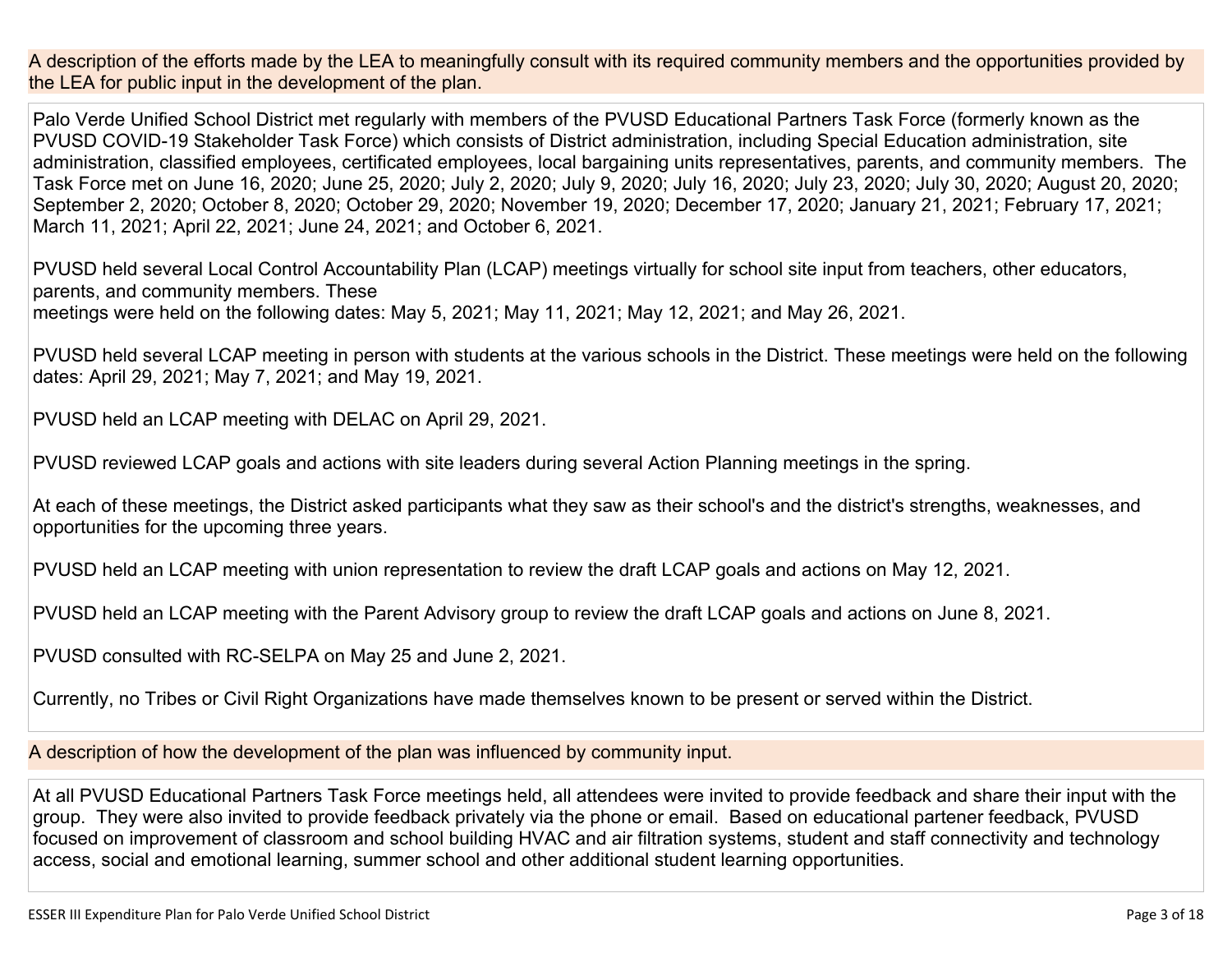During the Spring LCAP meetings, students were concerned with returning to full-time instruction. They also recognized that classroom behavior was better during the hybrid program and hoped that lowered class sizes would continue. DELAC was concerned with student social emotional wellness. They also expressed interest in an in-person summer school program. They asked if there could be more behavioral support. The parent and community members appreciated the constant communication from the schools and district level. They were interested in seeing a more robust afterschool program and additional social emotional support for students. Parents recognized that parent participation and support was lower this year, as some parents are burned out from the Zoom teacher-led distance learning. Parents requested a more robust dual enrollment program for the high school students. Parents also wanted to see an early literacy program for all students and additional intervention time for struggling students. The Parent Advisory group were interested in the District offering an Expanded Transitional Kindergarten program and wanted to be sure that the high school has a plan for improving AP pass rates.

The LCAP and PVUSD Educational Partners Task Force meetings allowed the plans to be adjusted and actions added. These meetings allowed stakeholders to provide their input which helped PVUSD focus on additional actions as part of the ESSER III Expenditure Plan.

During the PVUSD Educational Partners Task Force meeting on October 6, 2021, members of the Task Force influenced the ESSER III Expenditure Plan through the feedback that the additional paraprofessionals and that the prevention coordinators are very helpful particularly for English Learner students. They also shared that hiring extra teachers to reduce class sizes is super helpful for the students. The community also influenced PVUSD's support for intervention reading programs and tasked PVUSD with researching an effective math intervention program.

# **Actions and [Expenditures](#page-15-0) to Address Student Needs**

The following is the LEA's plan for using its ESSER III funds to meet students' academic, social, emotional, and mental health needs, as well as how the LEA will address the opportunity gaps that existed before, and were exacerbated by, the COVID-19 pandemic. In developing the plan, the LEA has the flexibility to include actions described in existing plans, including the LCAP and/or Expanded Learning Opportunity (ELO) Grant Plan, to the extent that the action(s) address the requirements of the ESSER III Expenditure Plan. For specific requirements, please refer to the Actions and Expenditures to Address Student Needs section of the Instructions.

# **Strategies for [Continuous](#page-15-1) and Safe In-Person Learning**

A description of how the LEA will use funds to continuously and safely operate schools for in-person learning in a way that reduces or prevents the spread of the COVID-19 virus.

**Total ESSER III funds being used to implement strategies for continuous and safe in-person learning**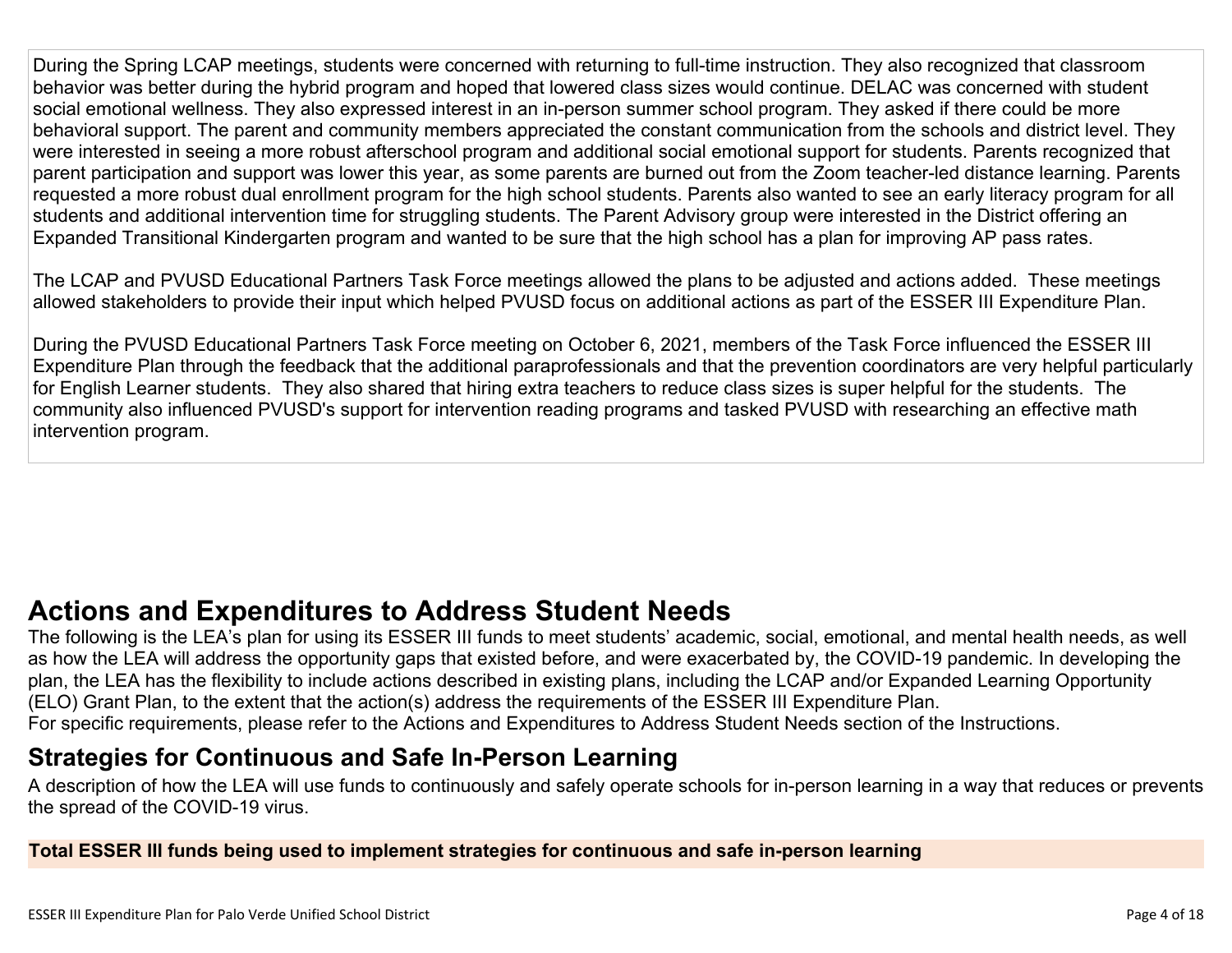| <b>Plan Alignment (if</b><br>applicable)                                                                                                            | <b>Action Title</b>                                 | <b>Action Description</b>                                                                                                                                                                                                                                                                                                                                                                                                                    | <b>Planned ESSER III</b><br><b>Funded Expenditures</b> |
|-----------------------------------------------------------------------------------------------------------------------------------------------------|-----------------------------------------------------|----------------------------------------------------------------------------------------------------------------------------------------------------------------------------------------------------------------------------------------------------------------------------------------------------------------------------------------------------------------------------------------------------------------------------------------------|--------------------------------------------------------|
| <b>PVUSD School</b><br>Reopening Plan<br>updated 8-17-2021<br>(page 8). PVUSD<br><b>COVID-19 Prevention</b><br>Plan updated 8-17-<br>2021 (page 6). | Purchase school busses<br>with improved ventilation | Purchase six school busses with upgraded HVAC systems<br>and cameras for contact tracing. The use of ESSER III<br>funds allows for additional resources to be utilized for<br>contact tracing in the School reopening Plan, page 8, and<br>the COVID-19 Prevention Plan, page 6, related to<br>maximizing ventilation, to support upgraded ventilation and<br>contact tracing.                                                               | \$1,500,000                                            |
| <b>PVUSD School</b><br>Reopening Plan<br>updated 8-17-2021<br>(page 8). PVUSD<br><b>COVID-19 Prevention</b><br>Plan updated 8-17-<br>2021 (page 6). | Upgrade HVAC systems                                | Purchase new air conditioning units for classrooms to<br>improve ventilation and circulation. The use of ESSER III<br>funds allows for additional resources to be utilized for<br>improved ventilation in the School reopening Plan, page 8,<br>and the COVID-19 Prevention Plan, page 6, related to<br>maximizing ventilation, to support upgraded ventilation.                                                                             | \$1,000,000                                            |
| <b>PVUSD School</b><br>Reopening Plan<br>updated 8-17-2021<br>(page 13).                                                                            | Shade structures                                    | Purchase DSA-approved shade structures / tents for outside<br>learning. The use of ESSER III funds allows for additional<br>opportunities for outdoor learning to allow students and staff<br>to benefit from outdoor ventilation through the purchase of<br>shade structures.                                                                                                                                                               | \$1,000,000                                            |
| <b>PVUSD School</b><br>Reopening Plan<br>updated 8-17-2021<br>(page 8).                                                                             | <b>Hire additional LVNs</b>                         | Hire two additional LVN positions for public health safety<br>measures, contact tracing, and staff and student COVID<br>testing. The use of ESSER III funds allows for additional<br>staff to perform duties outlined on page 6 of the School<br>Reopening Plan,                                                                                                                                                                             | \$320,000                                              |
| <b>PVUSD LCAP 7-23-</b><br>2021 (page 31).                                                                                                          | Social emotional and<br>behavioral supports         | Fund health and wellness activities, programs and facilities<br>that promote physicals fitness and mental health wellness,<br>two prevention coordinators, and an additional Dropout<br>Prevention Specialist. The use of ESSER III funds allows<br>for additional personnel to provide social emotional and<br>behavior supports for students in addition to the Dropout<br>Prevention Specialists funded through LCAP Goal 2, Action<br>4. | \$796,030                                              |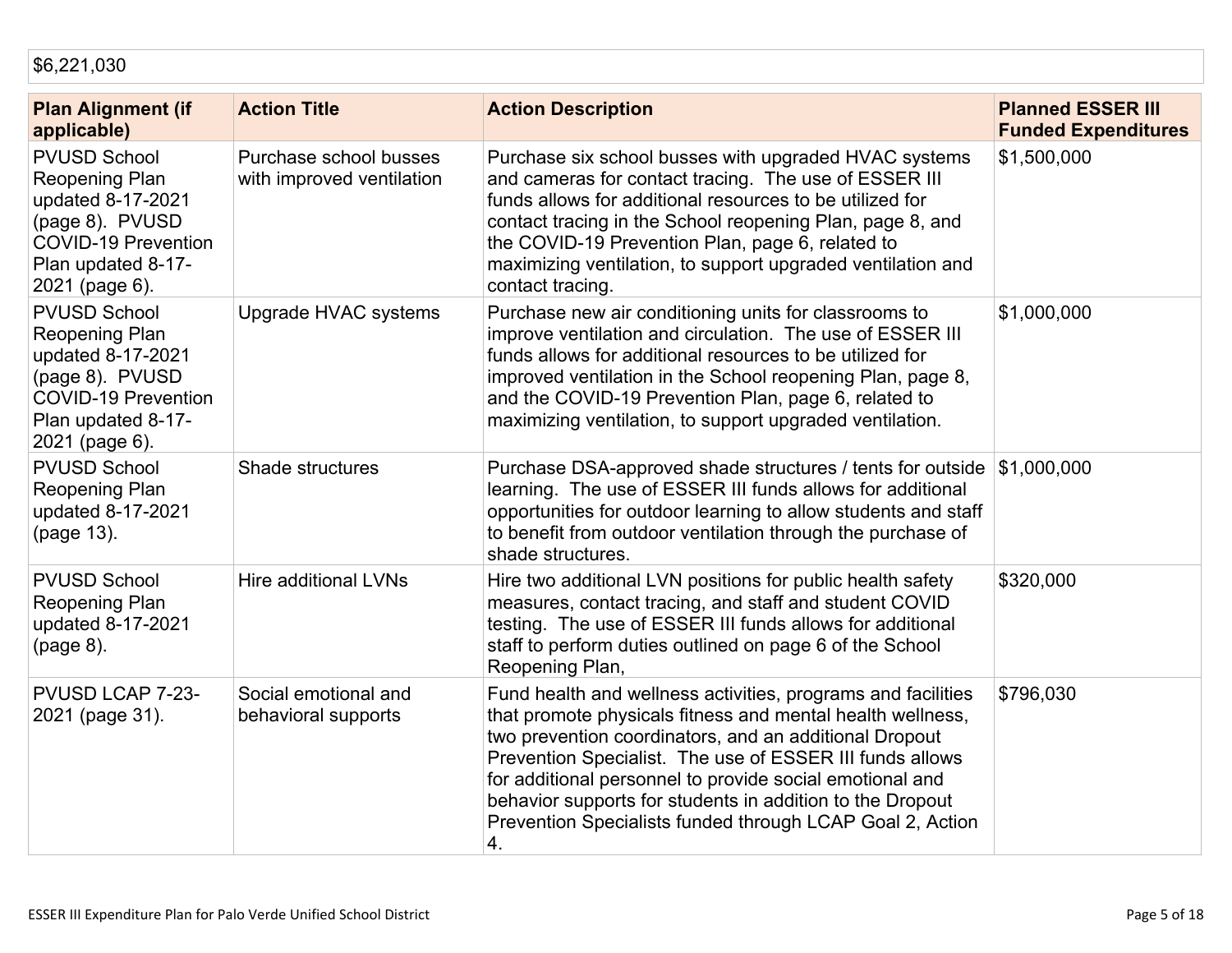| <b>Plan Alignment (if</b><br>applicable)                                                                                           | <b>Action Title</b>                                                                    | <b>Action Description</b>                                                                                                                                                                                                                                                                                                                                                                                                                                                                                                                                                                                                                                                                                                                                                                                                                     | <b>Planned ESSER III</b><br><b>Funded Expenditures</b> |
|------------------------------------------------------------------------------------------------------------------------------------|----------------------------------------------------------------------------------------|-----------------------------------------------------------------------------------------------------------------------------------------------------------------------------------------------------------------------------------------------------------------------------------------------------------------------------------------------------------------------------------------------------------------------------------------------------------------------------------------------------------------------------------------------------------------------------------------------------------------------------------------------------------------------------------------------------------------------------------------------------------------------------------------------------------------------------------------------|--------------------------------------------------------|
| PVUSD LCAP 7-23-<br>2021 (page 31).<br><b>PVUSD Expanded</b><br><b>Learning Opportunities</b><br>Grant Plan 6-11-2021<br>(page 3). | <b>Positive Behavioral</b><br><b>Intervention Supports</b><br>professional development | Fund a consultant to train the coordinator of student<br>services, the prevention coordinators, dropout prevention<br>specialists, school counselors, teachers, and para-educators<br>on effective positive behavior supports and interventions.<br>This includes extra duty costs for professional development.<br>The use of ESSER III funds allows for additional<br>professional development and extra duty costs for personnel<br>provided through LCAP Goal 2, Actions 1, 4, and 5. It also<br>allows for additional professional development beyond the<br>training for school staff on strategies to engage students and<br>families in addressing students' social-emotional health and<br>academic needs provided for through the Expanded<br>Learning Opportunities Grant Plan supplemental instruction<br>and support strategies. | \$30,000                                               |
| PVUSD LCAP 7-23-<br>2021 (page 17).<br><b>PVUSD Expanded</b><br><b>Learning Opportunities</b><br>Grant Plan 6-11-2021<br>(page 3). | Fund a consultant to support<br>instructional leadership                               | Fund a consultant to provide mentorship and coaching for<br>site administrators on effective instructional leadership<br>practices addressing learning loss and building effective<br>instructional programs. The use of ESSER III funds allows<br>for professional learning for instructional leadership beyond<br>the support provided through LCAP Goal 1, Action 1, and<br>through the Expanded Learning Opportunities Grant Plan<br>supplemental instruction and support strategies.                                                                                                                                                                                                                                                                                                                                                     | \$75,000                                               |
| PVUSD LCAP 7-23-<br>2021 (page 23).                                                                                                | Provide additional<br>technology staff                                                 | Provide additional technology staff to support school sites<br>with the ever-increasing technology needs for student to<br>access on-line curriculum and interface with teachers when<br>necessary during quarantining. The use of ESSER III funds<br>allows for additional technology personnel beyond that<br>provided for in LCAP Goal 1, Action 15.                                                                                                                                                                                                                                                                                                                                                                                                                                                                                       | \$280,000                                              |
| PVUSD LCAP 7-23-<br>2021 (page 18).<br><b>PVUSD Expanded</b><br>Learning Opportunities<br>Grant Plan 6-11-2021<br>(page 3).        | Provide additional<br>technology                                                       | Technology upgrades to enhance functionality and<br>communication capabilities and expand internet services to<br>rural isolated areas. The use of ESSER III funds allows for<br>additional technology beyond that provided for in LCAP Goal<br>1, Action 6, and through the Expanded Learning<br>Opportunities Grant Plan supplemental instruction and<br>support strategies.                                                                                                                                                                                                                                                                                                                                                                                                                                                                | \$1,220,000                                            |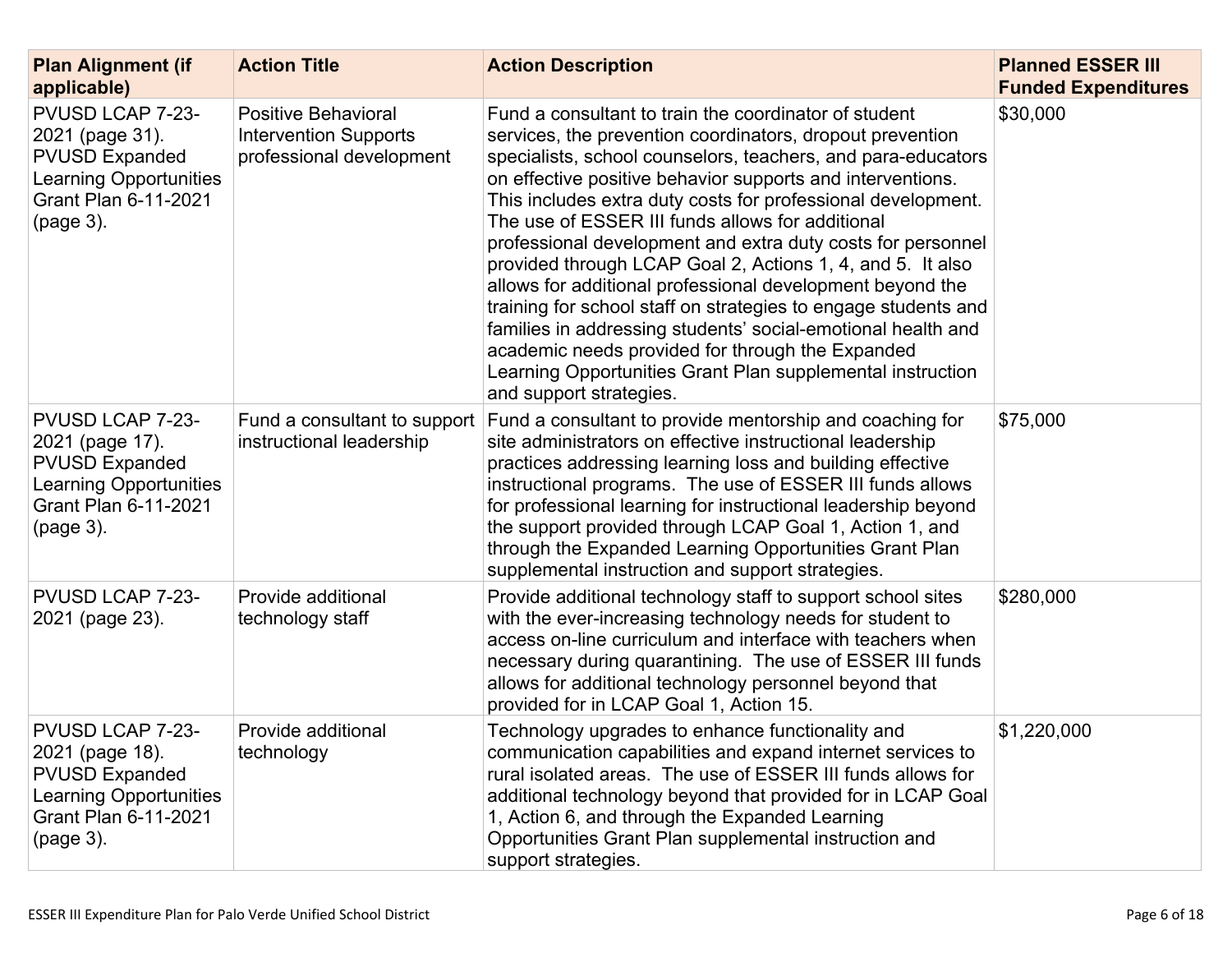# **Addressing the Impact of Lost [Instructional](#page-16-0) Tim[e](#page-16-0)**

A description of how the LEA will use funds to address the academic impact of lost instructional time.

## **Total ESSER III funds being used to address the academic impact of lost instructional time**

\$2,530,000

| <b>Plan Alignment (if</b><br>applicable)                                                                                                   | <b>Action Title</b>                                                                                | <b>Action Description</b>                                                                                                                                                                                                                                                                                                                                                                                                                                                                                                                                                                                                                                                | <b>Planned ESSER III</b><br><b>Funded Expenditures</b> |
|--------------------------------------------------------------------------------------------------------------------------------------------|----------------------------------------------------------------------------------------------------|--------------------------------------------------------------------------------------------------------------------------------------------------------------------------------------------------------------------------------------------------------------------------------------------------------------------------------------------------------------------------------------------------------------------------------------------------------------------------------------------------------------------------------------------------------------------------------------------------------------------------------------------------------------------------|--------------------------------------------------------|
| PVUSD LCAP 7-23-<br>2021 (page 22).<br><b>PVUSD Expanded</b><br>Learning Opportunities<br>Grant Plan 6-11-2021<br>(page 3).                | Hold summer school 2022,<br>2023                                                                   | Run summer school for two years for all students Kinder<br>through 12th, with an emphasis on English Learners,<br>Students with Disabilities, Low-Income students, Homeless<br>students, and Foster Youth. The use of ESSER III funds<br>allows for additional personnel to provide for summer<br>learning for students in addition to the summer learning<br>opportunities funded through LCAP Goal 1, Action 11, and<br>through the Expanded Learning Opportunities Grant Plan<br>supplemental instruction and support strategies.                                                                                                                                     | \$400,000                                              |
| <b>PVUSD LCAP 7-23-</b><br>2021 (page 17, 18, 24).                                                                                         | Hire extra teachers                                                                                | Hire extra teachers to lower class sizes for safety and<br>learning loss. The use of ESSER III funds allows for<br>additional personnel to provide for lower class sizes in<br>addition to the personnel funded through LCAP Goal 1,<br>Actions 2, 7, 23, 24, 25, and 26.                                                                                                                                                                                                                                                                                                                                                                                                | \$2,000,000                                            |
| <b>PVUSD LCAP 7-23-</b><br>2021 (page 17, 22, 31).<br><b>PVUSD Expanded</b><br>Learning Opportunities<br>Grant Plan 6-11-2021<br>(page 3). | Fund a reading specialist<br>consultant, trainer, and<br>mentor and a math<br>intervention trainer | Fund a reading specialist consultant, trainer, and mentor to<br>provide professional development for preschool through<br>third grade teachers on effective pre-reading and reading<br>strategies. Provide professional development on Corrective<br>Reading and intensive reading intervention programs for<br>grades four through nine. Research an effective math<br>intervention program to support learning loss in math and<br>provide professional learning for teachers in the program<br>that is chosen. . The use of ESSER III funds allows for<br>additional professional learning provided in LCAP Goal 1,<br>Actions 1 and 14, and Goal 2, Actions 1 and 5. | \$90,000                                               |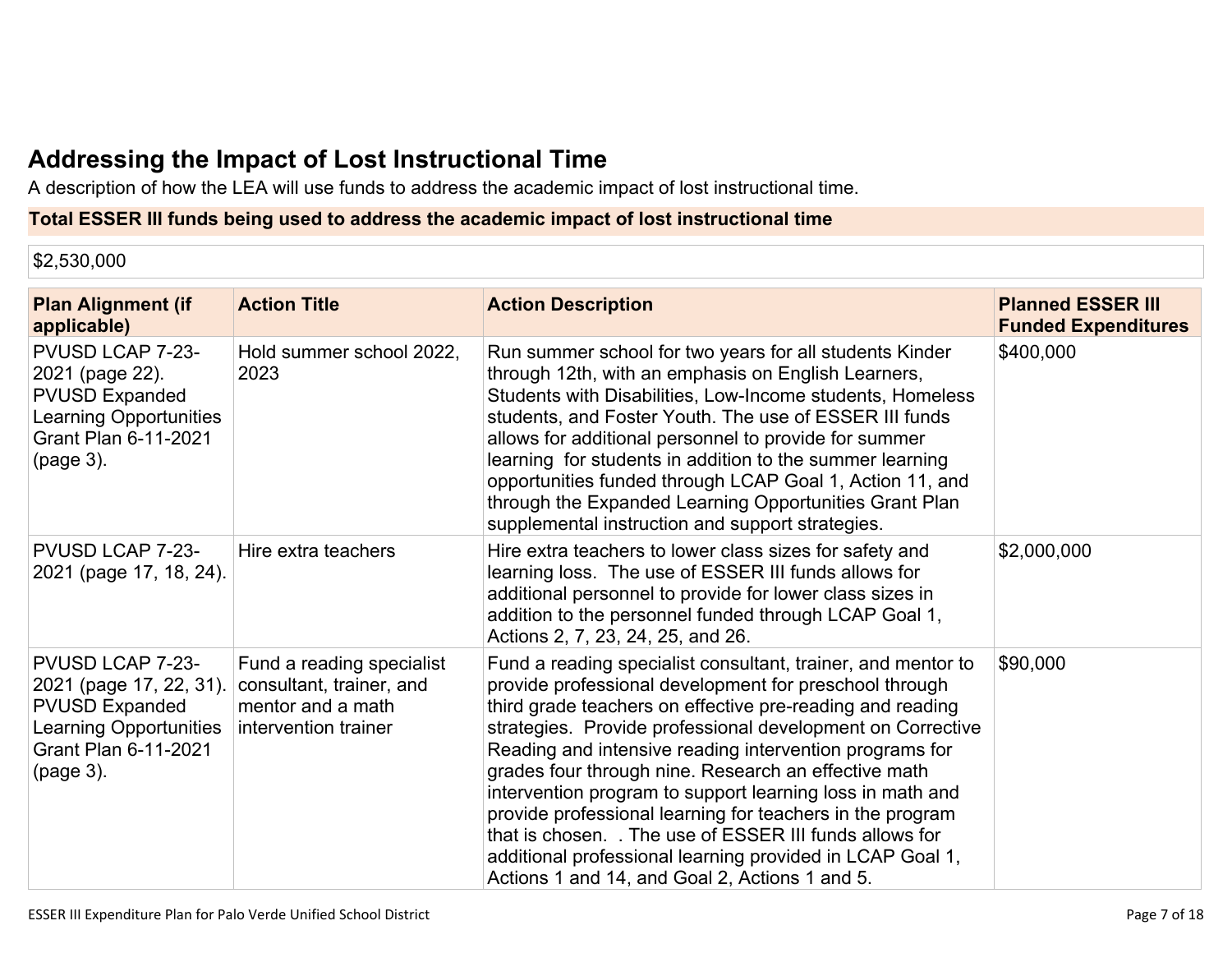| <b>Plan Alignment (if</b><br>applicable)                                                                                                                                | <b>Action Title</b>                                     | <b>Action Description</b>                                                                                                                                                                                                                                                                                                  | <b>Planned ESSER III</b><br><b>Funded Expenditures</b> |
|-------------------------------------------------------------------------------------------------------------------------------------------------------------------------|---------------------------------------------------------|----------------------------------------------------------------------------------------------------------------------------------------------------------------------------------------------------------------------------------------------------------------------------------------------------------------------------|--------------------------------------------------------|
| <b>PVUSD LCAP 7-23-</b><br>2021 (page 17, 18, 19). English Language<br><b>PVUSD Expanded</b><br>Learning Opportunities development<br>Grant Plan 6-11-2021<br>(page 3). | Fund consultants to provide<br>Development professional | Fund a consultant to provide English Language<br>Development professional development for secondary<br>teachers across the content areas and for elementary<br>teachers. The use of ESSER III funds allows for additional<br>professional development support beyond that provided in<br>LCAP Goal 1, Actions 1, 4, and 9. | \$40,000                                               |

# **Use of Any [Remaining](#page-16-1) Fund[s](#page-16-1)**

A description of the how the LEA will use any remaining ESSER III funds, as applicable.

## **Total ESSER III funds being used to implement additional actions**

\$1,552,097

| <b>Plan Alignment (if</b><br>applicable)                                                                                                                                                                    | <b>Action Title</b>          | <b>Action Description</b>                                                                                                                                                                                                                                                                                                                                                                                                            | <b>Planned ESSER III</b><br><b>Funded Expenditures</b> |
|-------------------------------------------------------------------------------------------------------------------------------------------------------------------------------------------------------------|------------------------------|--------------------------------------------------------------------------------------------------------------------------------------------------------------------------------------------------------------------------------------------------------------------------------------------------------------------------------------------------------------------------------------------------------------------------------------|--------------------------------------------------------|
| PVUSD LCAP 7-23-<br>2021 (page 22, 31, 35).<br><b>PVUSD Expanded</b><br>Learning Opportunities<br>Grant Plan 6-11-2021<br>$(page 3)$ . PVUSD<br>School Reopening Plan<br>updated 8-17-2021<br>(page 5, 14). | Continuity of services (ADA) | Continuity of services set aside to offset anticipated loss of<br>ADA. The LCAP includes several actions designed to<br>improve student attendance, including Goal 1, Action 10;<br>Goal 2, Action 1, 3, 4, and 5; and Goal 3, Action 1. The use<br>of ESSER III funds allows for PVUSD to be able to offset<br>Average Daily Attendance Loss that may occur during the<br>2021-22 school year despite these actions being in place. | \$1,552,097                                            |

# **Ensuring [Interventions](#page-16-2) are Addressing Student Need[s](#page-16-2)**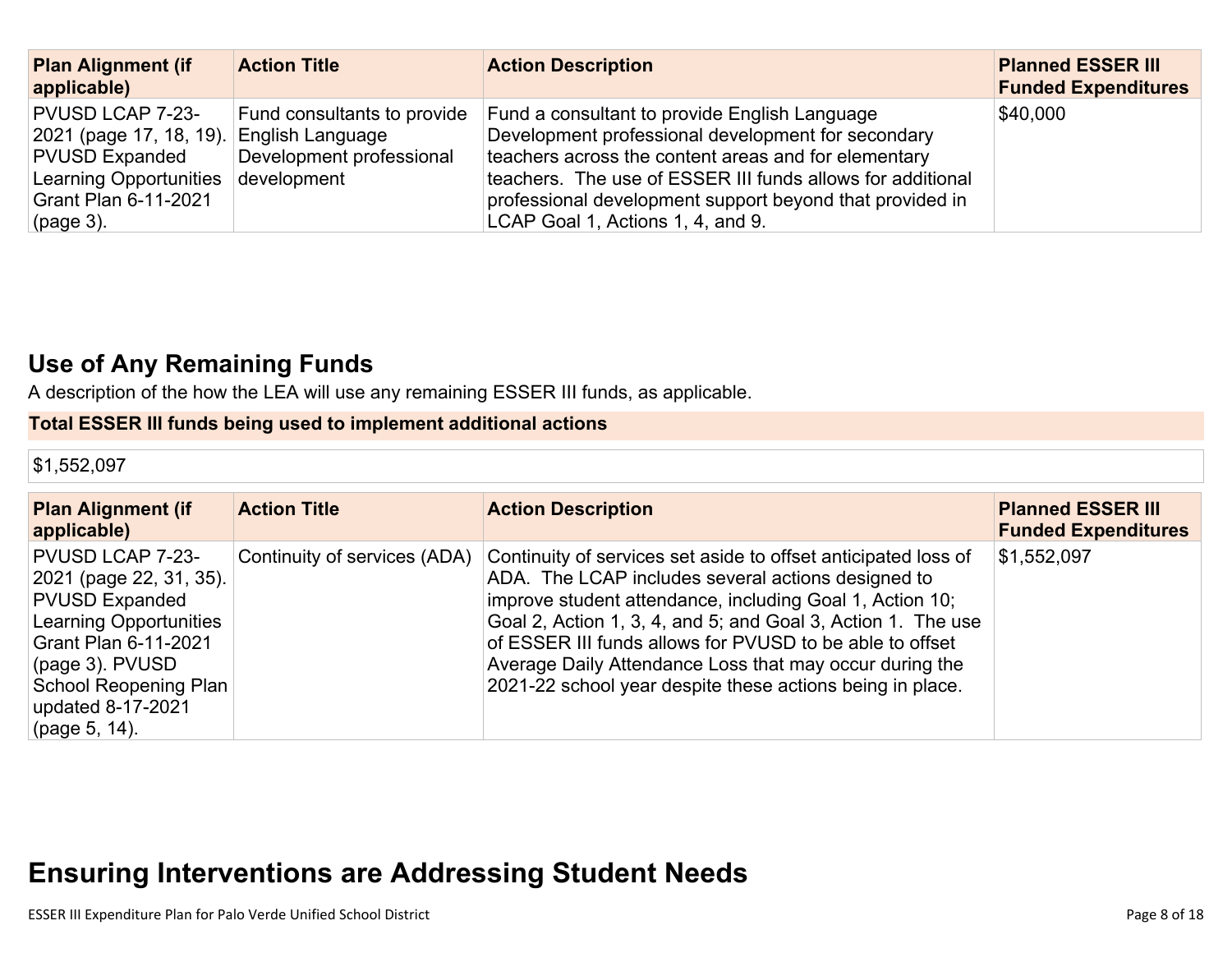The LEA is required to ensure its interventions will respond to the academic, social, emotional, and mental health needs of all students, and particularly those students most impacted by the COVID–19 pandemic. The following is the LEA's plan for ensuring that the actions and expenditures in the plan are addressing the identified academic, social, emotional, and mental health needs of its students, and particularly those students most impacted by the COVID–19 pandemic.

| <b>Action Title(s)</b>                                                                 | <b>How Progress will be Monitored</b>                                                                                                        | <b>Frequency of Progress Monitoring</b> |
|----------------------------------------------------------------------------------------|----------------------------------------------------------------------------------------------------------------------------------------------|-----------------------------------------|
| Purchase school busses<br>with improved ventilation                                    | Review of purchase orders and student<br>attendance rates as well as COVID-19 student<br>and staff symptom and exposure rates at<br>Cabinet. | Monthly                                 |
| Upgrade HVAC systems                                                                   | Review of purchase orders and student<br>attendance rates as well as COVID-19 student<br>and staff symptom and exposure rates at<br>Cabinet. | Monthly                                 |
| Shade structures                                                                       | Review of purchase orders and student<br>attendance rates as well as COVID-19 student<br>and staff symptom and exposure rates at<br>Cabinet. | Monthly                                 |
| <b>Hire additional LVNs</b>                                                            | Review of Personnel Status Forms as well as<br>COVID-19 student and staff symptom and<br>exposure rates at Cabinet                           | Quarterly                               |
| Social emotional and<br>behavioral supports                                            | Review of student attendance and student<br>discipline records at Action Planning Meetings<br>and at Cabinet                                 | Monthly                                 |
| <b>Positive Behavioral</b><br><b>Intervention Supports</b><br>professional development | Review of student attendance and student<br>discipline records at Action Planning Meetings<br>and at Cabinet                                 | Monthly                                 |
| Fund a consultant to support<br>instructional leadership                               | Review of student academic scores in Reading<br>and Mathematics at Action Planning Meetings<br>and at Cabinet                                | Three times a year                      |
| Provide additional<br>technology staff                                                 | Review of Personnel Status Forms and student<br>academic scores in Reading and Mathematics<br>at Cabinet                                     | Quarterly                               |
| Provide additional<br>technology                                                       | Review of purchase orders and student<br>academic scores in Reading and Mathematics<br>at Cabinet                                            | Monthly                                 |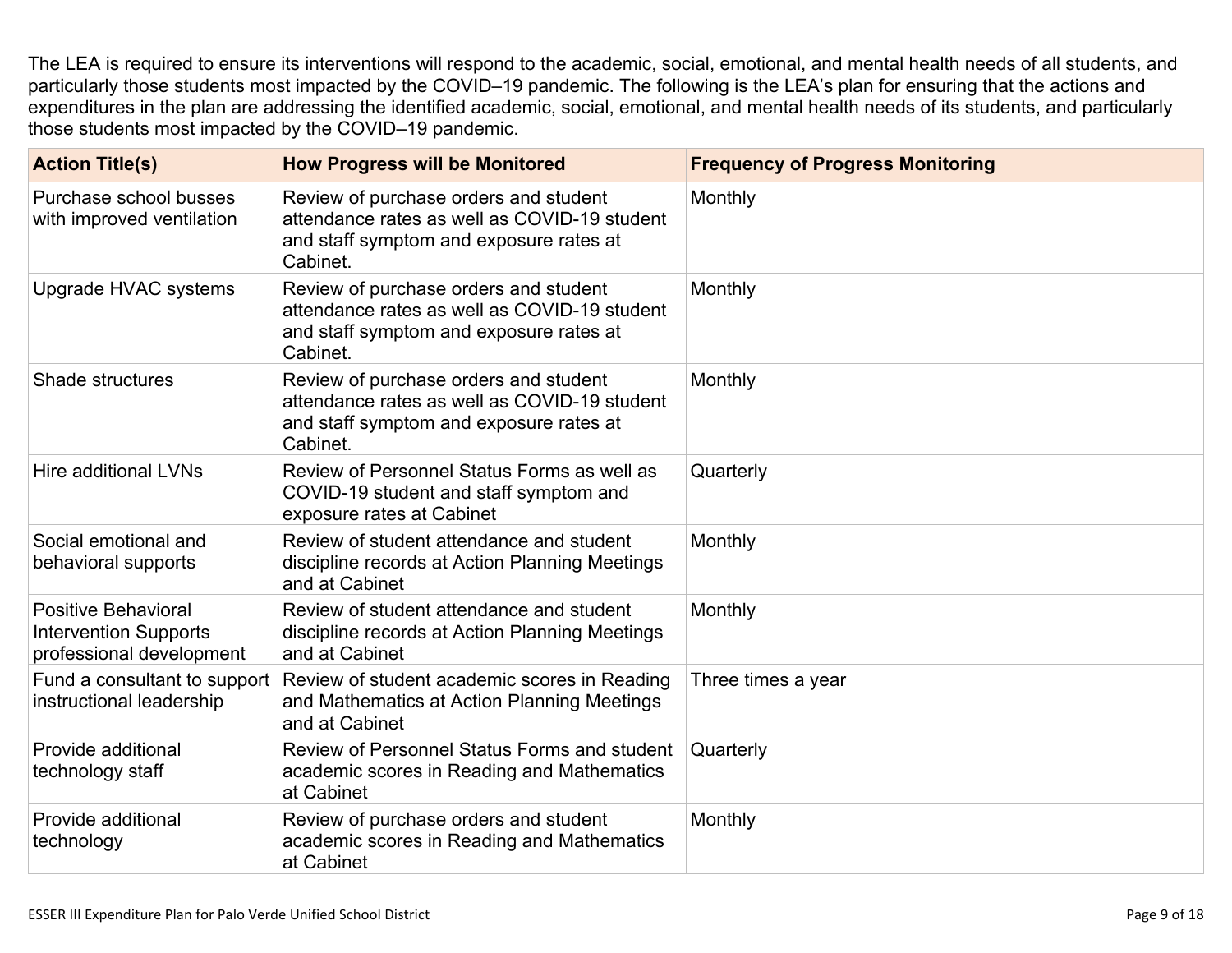| <b>Action Title(s)</b>                                                                     | <b>How Progress will be Monitored</b>                                                                                                                                                         | <b>Frequency of Progress Monitoring</b> |
|--------------------------------------------------------------------------------------------|-----------------------------------------------------------------------------------------------------------------------------------------------------------------------------------------------|-----------------------------------------|
| Hold summer school 2022,<br>2023                                                           | Review of Personnel Status Forms and student<br>academic scores in Reading and Mathematics<br>at Cabinet                                                                                      | Annually                                |
| Hire extra teachers                                                                        | Review of Personnel Status Forms, student<br>attendance and student discipline records, and<br>student academic scores in Reading and<br><b>Mathematics at Cabinet</b>                        | Quarterly                               |
| Fund a reading specialist<br>consultant, trainer, and<br>mentor                            | Review of student academic scores in Reading<br>at Action Planning Meetings and at Cabinet                                                                                                    | Three times a year                      |
| Fund consultants to provide<br>English Language<br>Development professional<br>development | Review of student academic scores in Reading<br>at Action Planning Meetings and at Cabinet                                                                                                    | Three times a year                      |
| Continuity of services (ADA)                                                               | Review of student attendance across the sites<br>and at the district level as well as as well as<br>COVID-19 student symptom and exposure rates<br>at Action Planning Meetings and at Cabinet | Monthly                                 |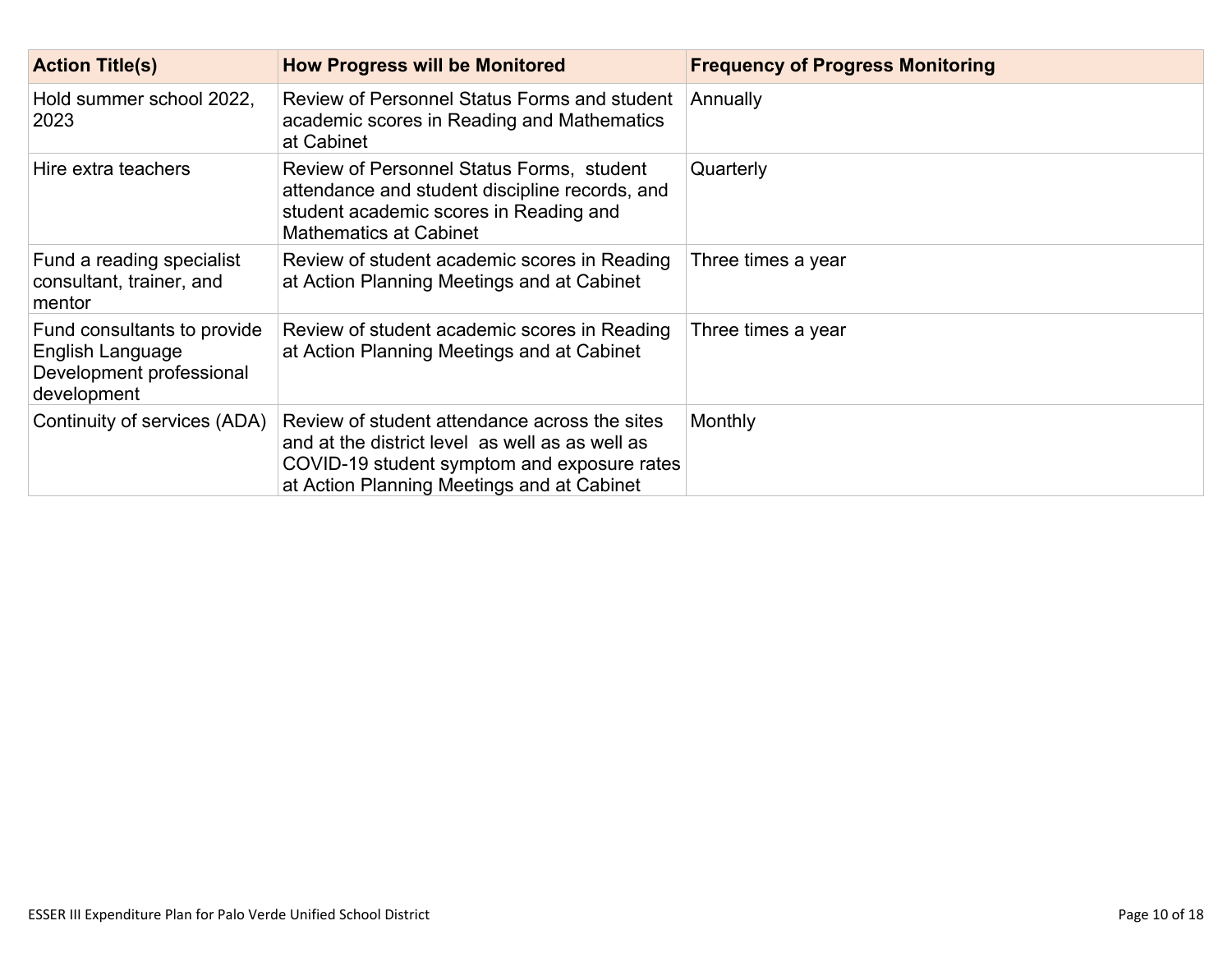# **ESSER III Expenditure Plan Instructions**

### **Introduction**

School districts, county offices of education (COEs), or charter schools, collectively known as local educational agencies (LEAs), that receive Elementary and Secondary School Emergency Relief (ESSER) funds under the American Rescue Plan (ARP) Act, referred to as ESSER III funds, are required to develop a plan for how they will use ESSER III funds to, at a minimum, address students' academic, social, emotional, and mental health needs, as well as the opportunity gaps that existed before, and were exacerbated by, the COVID-19 pandemic.

The plan must be adopted by the local governing board or body of the LEA at a public meeting on or before October 29, 2021 and must be submitted for review and approval within five days of adoption. A school district must submit its ESSER III Expenditure Plan to its COE for review and approval; a COE must submit its plan to the California Department of Education for review and approval. A charter school must submit its plan to its chartering authority for review and to the COE of the county in which the charter school operates for review and approval.

In addition, consistent with the requirements of the ARP, Volume 86, *Federal Register*, page 21201, April 22, 2021, the ESSER III Expenditure Plan must be:

- Written in an understandable and uniform format;
- Written in a language that parents can understand, to the extent practicable;
	- $\circ$  If it is not practicable to provide written translations to a parent with limited English proficiency, the plan must be orally translated for parents
- Provided in an alternative format to a parent who is an individual with a disability as defined by the Americans with Disabilities Act, upon request; and
- Be made publicly available on the LEA's website.

For additional information regarding ESSER III funding please see the ARP Act Funding web page at <https://www.cde.ca.gov/fg/cr/arpact.asp>.

For technical assistance related to the completion of the ESSER III Expenditure Plan, please contact [EDReliefFunds@cde.ca.gov](mailto:EDReliefFunds@cde.ca.gov).

### **Fiscal Requirements**

- The LEA must use at least 20 percent (20%) of its ESSER III apportionment for expenditures related to addressing the academic impact of lost instructional time through the implementation of evidence-based interventions, such as summer learning or summer enrichment, extended day, comprehensive afterschool programs, or extended school year programs.
	- o For purposes of this requirement, "evidence-based interventions" include practices or programs that have **evidence** to show that they are effective at producing results and improving outcomes when implemented. This kind of evidence has generally been produced through formal studies and research. There are four tiers, or levels, of evidence:

ESSER III Expenditure Plan for Palo Verde Unified School District **Page 11** of 18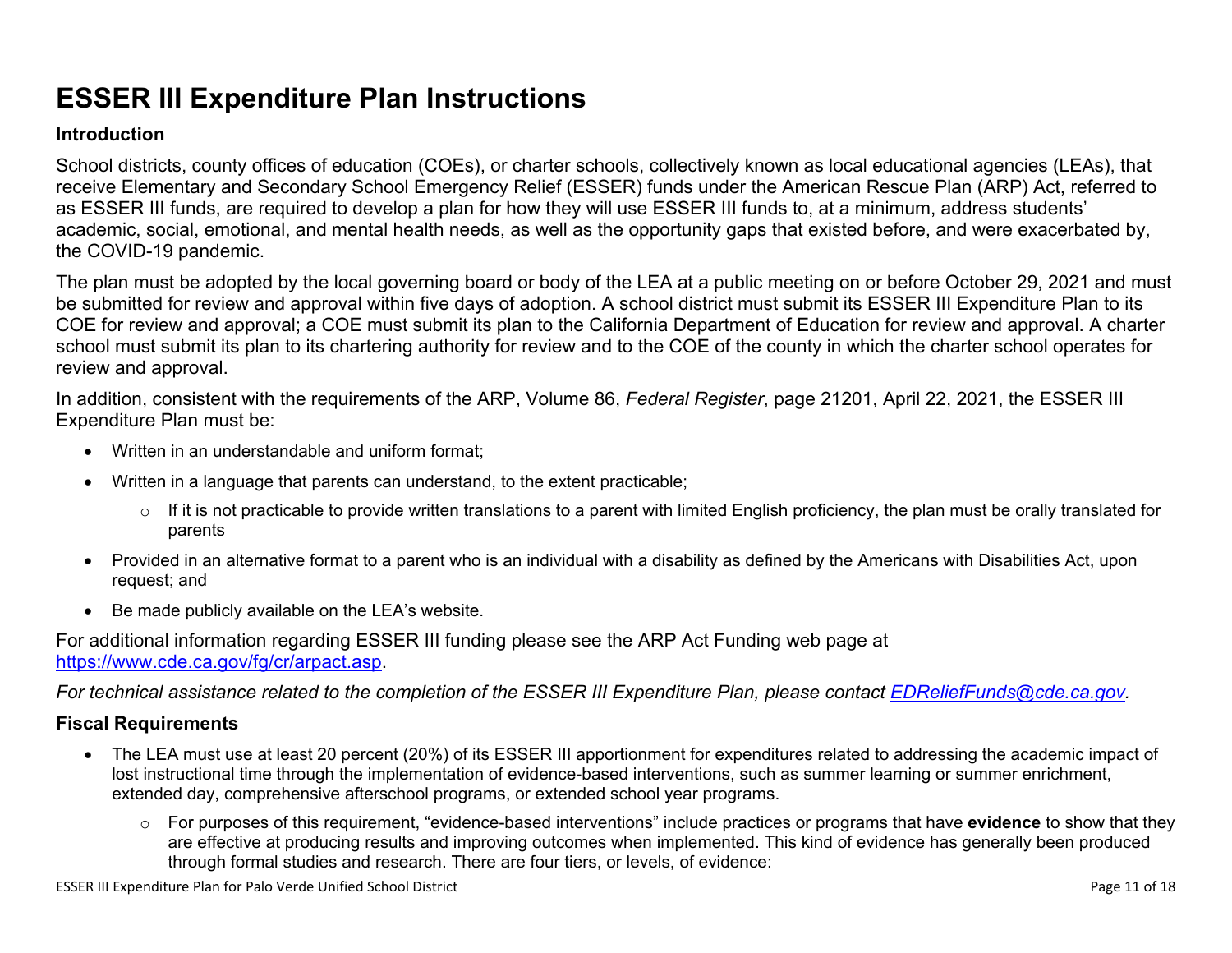- **Tier 1 – Strong Evidence**: the effectiveness of the practices or programs is supported by one or more well-designed and wellimplemented randomized control experimental studies.
- **Tier 2 – Moderate Evidence**: the effectiveness of the practices or programs is supported by one or more well-designed and wellimplemented quasi-experimental studies.
- **Tier 3 – Promising Evidence**: the effectiveness of the practices or programs is supported by one or more well-designed and wellimplemented correlational studies (with statistical controls for selection bias).
- **Tier 4 – Demonstrates a Rationale**: practices that have a well-defined logic model or theory of action, are supported by research, and have some effort underway by a State Educational Agency, LEA, or outside research organization to determine their effectiveness.
- o **For additional information please see the Evidence-Based Interventions Under the ESSA web page at** <https://www.cde.ca.gov/re/es/evidence.asp>**.**
- The LEA must use the remaining ESSER III funds consistent with section 2001(e)(2) of the ARP Act, including for:
	- $\circ$  Any activity authorized by the Elementary and Secondary Education Act (ESEA) of 1965;
	- $\circ$  Any activity authorized by the Individuals with Disabilities Education Act (IDEA);
	- o Any activity authorized by the Adult Education and Family Literacy Act;
	- $\circ$  Any activity authorized by the Carl D. Perkins Career and Technical Education Act of 2006;
	- $\circ$  Coordination of preparedness and response efforts of LEAs with State, local, Tribal, and territorial public health departments, and other relevant agencies, to improve coordinated responses among such entities to prevent, prepare for, and respond to COVID-19;
	- $\circ$  Activities to address the unique needs of low-income students, students with disabilities, English learners, racial and ethnic minorities, homeless students, and foster youth, including how outreach and service delivery will meet the needs of each population;
	- o Developing and implementing procedures and systems to improve the preparedness and response efforts of LEAs;
	- $\circ$  Training and professional development for staff of the LEA on sanitation and minimizing the spread of infectious diseases;
	- $\circ$  Purchasing supplies to sanitize and clean the facilities of an LEA, including buildings operated by such agency;
	- $\circ$  Planning for, coordinating, and implementing activities during long-term closures, including providing meals to eligible students, providing technology for online learning to all students, providing guidance for carrying out requirements under IDEA, and ensuring other educational services can continue to be provided consistent with all Federal, State, and local requirements;
	- $\circ$  Purchasing education technology (including hardware, software, and connectivity) for students who are served by the LEA that aids in regular and substantive educational interaction between students and their classroom instructors, including low-income students and children with disabilities, which may include assistive technology or adaptive equipment;
	- $\circ$  Providing mental health services and supports, including through the implementation of evidence-based full-service community schools;
	- o Planning and implementing activities related to summer learning and supplemental after school programs, including providing classroom instruction or online learning during the summer months and addressing the needs of underserved students;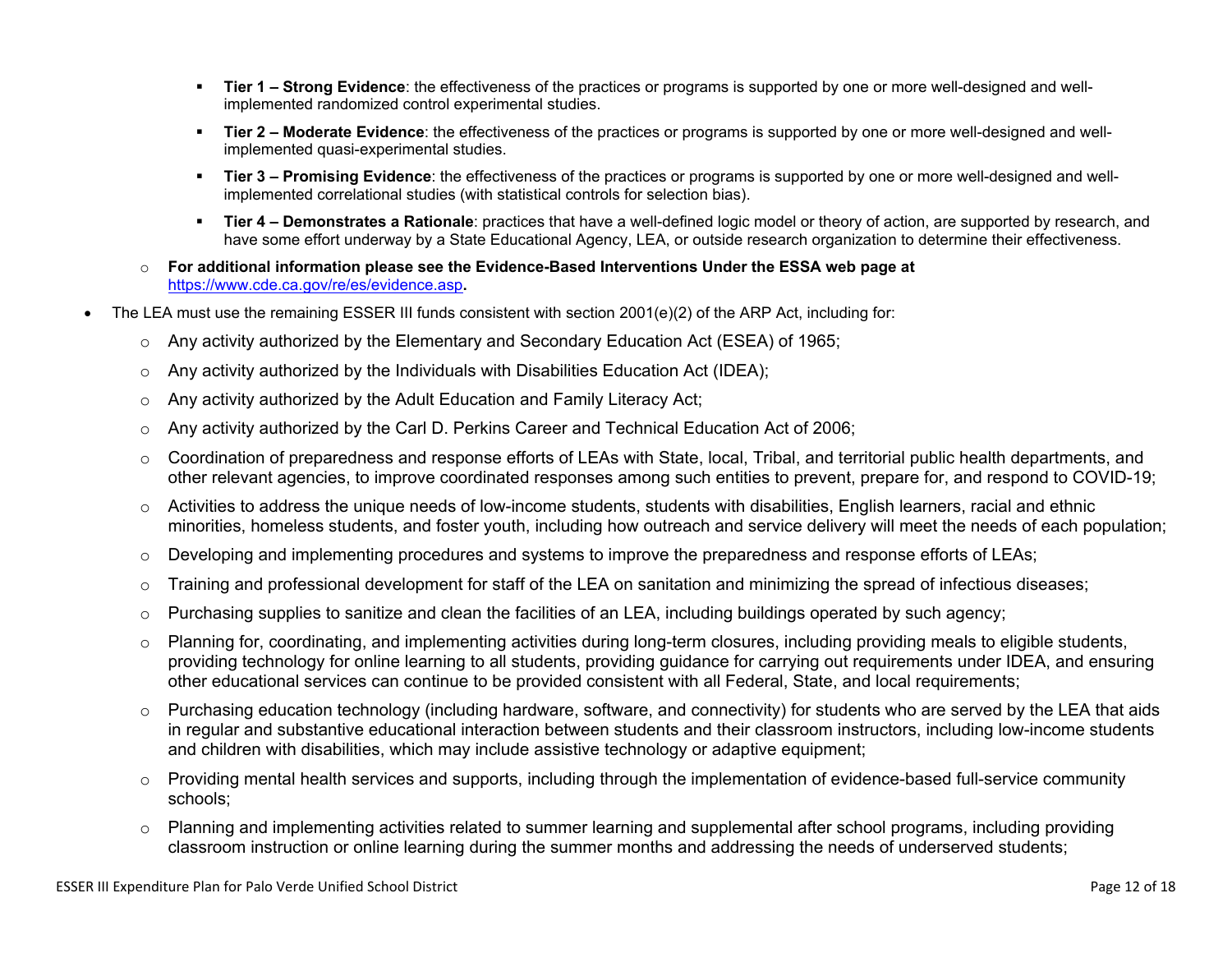- $\circ$  Addressing learning loss among students, including underserved students, by:
	- Administering and using high-quality assessments that are valid and reliable, to accurately assess students' academic progress and assist educators in meeting students' academic needs, including through differentiated instruction,
	- **IMPLEMENTER IMPLEMENT LIME STARK IMPLEMENT IMPLEMENT IMPLY** Implementing evidents,
	- Providing information and assistance to parents and families of how they can effectively support students, including in a distance learning environment, and
	- Tracking student attendance and improving student engagement in distance education;

**Note:** A definition of "underserved students" is provided in the Community Engagement section of the instructions.

- $\circ$  School facility repairs and improvements to enable operation of schools to reduce risks of virus transmission and exposure to environmental health hazards, and to support student health needs;
- $\circ$  Inspection, testing, maintenance, repair, replacement, and upgrade projects to improve the indoor air quality in school facilities, including mechanical and nonmechanical heating, ventilation, and air conditioning systems, filtering, purification and other air cleaning, fans, control systems, and window and door replacement;
- $\circ$  Developing strategies and implementing public health protocols including, to the greatest extent practicable, policies in line with guidance from the Centers for Disease Control and Prevention (CDC) for the reopening and operation of school facilities to effectively maintain the health and safety of students, educators, and other staff;
- $\circ$  Other activities that are necessary to maintain the operation of and continuity of services in LEAs and continuing to employ existing staff of the LEA.

### <span id="page-12-0"></span>**Other LEA Plans Referenced in this Plan**

In developing the plan, the LEA has flexibility to include community input and/or actions included in other planning documents, such as the Local Control and Accountability Plan (LCAP) and/or the Expanded Learning Opportunities (ELO) Grant Plan, provided that the input and/or actions address the requirements of the ESSER III Expenditure Plan.

An LEA that chooses to utilize community input and/or actions from other planning documents must provide the name of the plan(s) referenced by the LEA and a description of where the plan(s) may be accessed by the public (such as a link to a web page or the street address of where the plan(s) are available) in the table. The LEA may add or delete rows from the table as necessary.

An LEA that chooses not to utilize community input and/or actions from other planning documents may provide a response of "Not Applicable" in the table.

#### <span id="page-12-1"></span>**Summary of Expenditures**

The Summary of Expenditures table provides an overview of the ESSER III funding received by the LEA and how the LEA plans to use its ESSER III funds to support the strategies and interventions being implemented by the LEA.

#### **Instructions**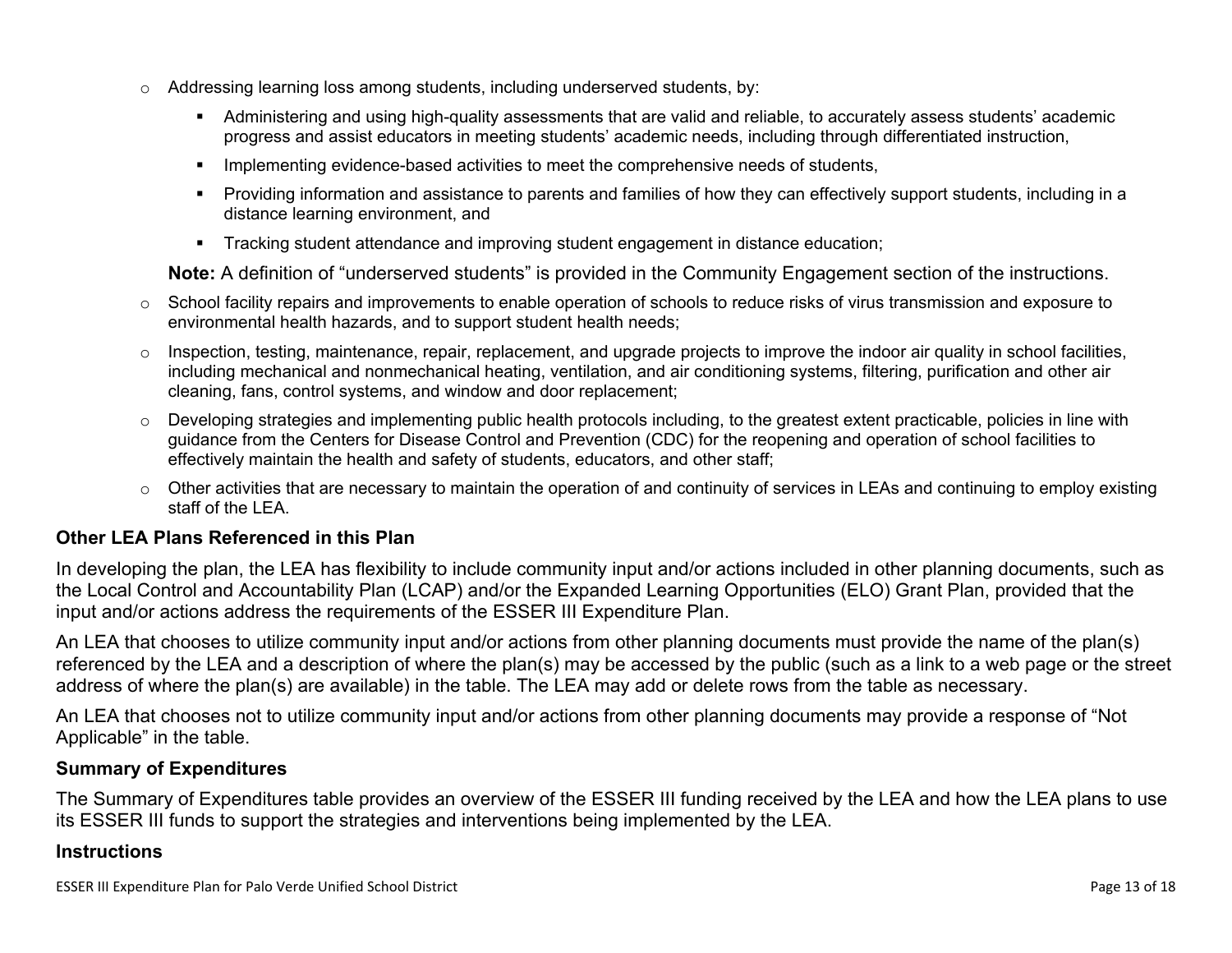For the 'Total ESSER III funds received by the LEA,' provide the total amount of ESSER III funds received by the LEA.

In the Total Planned ESSER III Expenditures column of the table, provide the amount of ESSER III funds being used to implement the actions identified in the applicable plan sections.

For the 'Total ESSER III funds included in this plan,' provide the total amount of ESSER III funds being used to implement actions in the plan.

### <span id="page-13-0"></span>**Community Engagement**

### **Purpose and Requirements**

An LEA's decisions about how to use its ESSER III funds will directly impact the students, families, and the local community, and thus the LEA's plan must be tailored to the specific needs faced by students and schools. These community members will have significant insight into what prevention and mitigation strategies should be pursued to keep students and staff safe, as well as how the various COVID–19 prevention and mitigation strategies impact teaching, learning, and day-to-day school experiences.

An LEA must engage in meaningful consultation with the following community members, as applicable to the LEA:

- Students:
- Families, including families that speak languages other than English;
- School and district administrators, including special education administrators;
- Teachers, principals, school leaders, other educators, school staff, and local bargaining units, as applicable.

"Meaningful consultation" with the community includes considering the perspectives and insights of each of the required community members in identifying the unique needs of the LEA, especially related to the effects of the COVID-19 pandemic. Comprehensive strategic planning will utilize these perspectives and insights to determine the most effective strategies and interventions to address these needs through the programs and services the LEA implements with its ESSER III funds.

Additionally, an LEA must engage in meaningful consultation with the following groups to the extent that they are present or served in the LEA:

- Tribes;
- Civil rights organizations, including disability rights organizations (e.g. the American Association of People with Disabilities, the American Civil Liberties Union, National Association for the Advancement of Colored People, etc.); and
- Individuals or advocates representing the interests of children with disabilities, English learners, homeless students, foster youth, migratory students, children who are incarcerated, and other underserved students.
	- o For purposes of this requirement "underserved students" include:
		- **Students who are low-income:**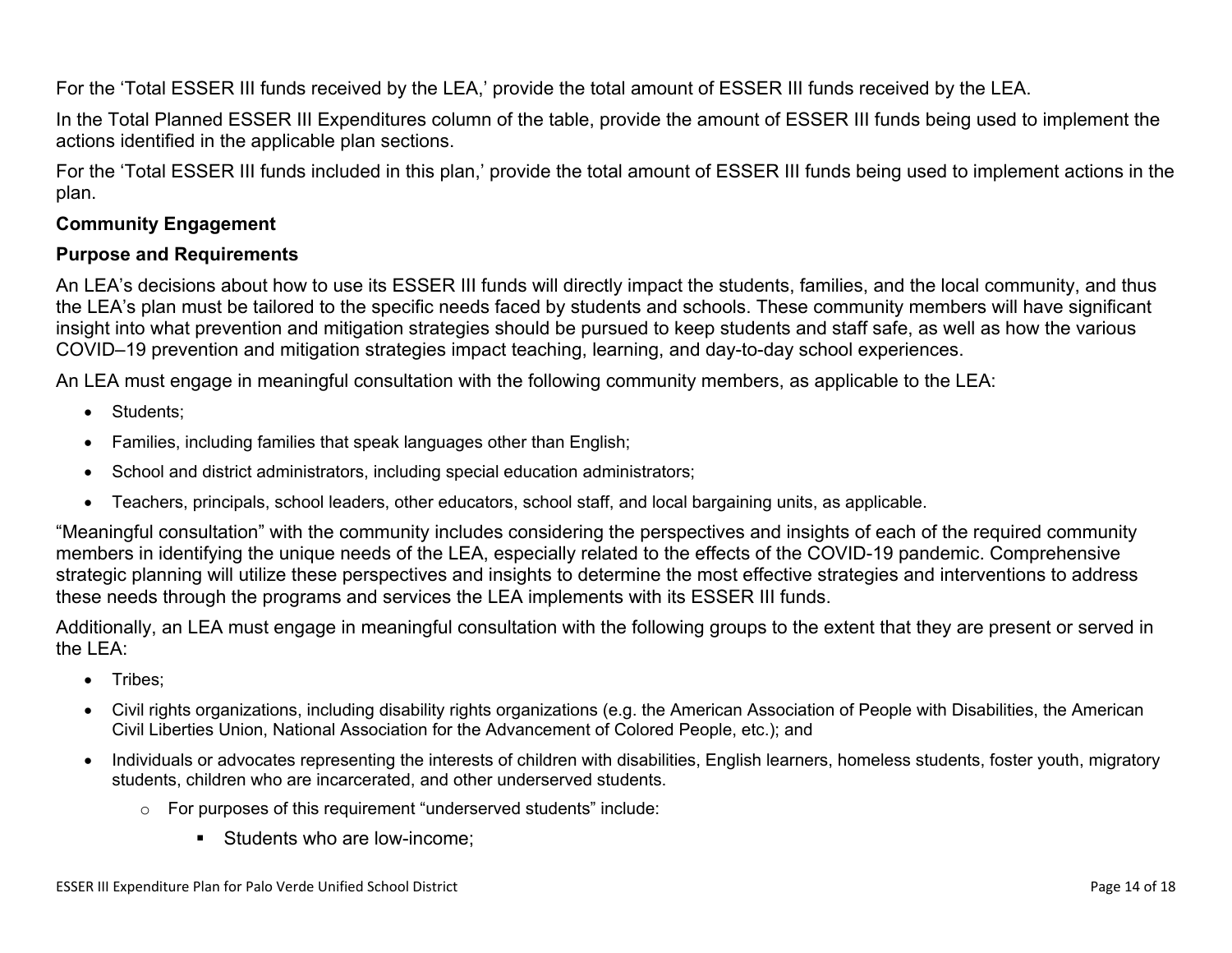- Students who are English learners;
- Students of color:
- Students who are foster youth;
- Homeless students;
- **Students with disabilities: and**
- **Migratory students.**

LEAs are also encouraged to engage with community partners, expanded learning providers, and other community organizations in developing the plan.

Information and resources that support effective community engagement may be found under *Resources* on the following web page of the CDE's website: <https://www.cde.ca.gov/re/lc>.

## **Instructions**

In responding to the following prompts, the LEA may reference or include input provided by community members during the development of existing plans, including the LCAP and/or the ELO Grant Plan, to the extent that the input is applicable to the requirements of the ESSER III Expenditure Plan. Descriptions provided should include sufficient detail yet be sufficiently succinct to promote a broad understanding among the LEA's local community.

## A description of the efforts made by the LEA to meaningfully consult with its required community members and the **opportunities provided by the LEA for public input in the development of the plan.**

A sufficient response to this prompt will describe how the LEA sought to meaningfully consult with its required community members in the development of the plan, how the LEA promoted the opportunities for community engagement, and the opportunities that the LEA provided for input from the public at large into the development of the plan.

As noted above, a description of "meaningful consultation" with the community will include an explanation of how the LEA has considered the perspectives and insights of each of the required community members in identifying the unique needs of the LEA, especially related to the effects of the COVID-19 pandemic.

# **A description of the how the development of the plan was influenced by community input.**

A sufficient response to this prompt will provide clear, specific information about how input from community members and the public at large was considered in the development of the LEA's plan for its use of ESSER III funds. This response must describe aspects of the ESSER III Expenditure Plan that were influenced by or developed in response to input from community members.

- For the purposes of this prompt, "aspects" may include:
	- Prevention and mitigation strategies to continuously and safely operate schools for in-person learning;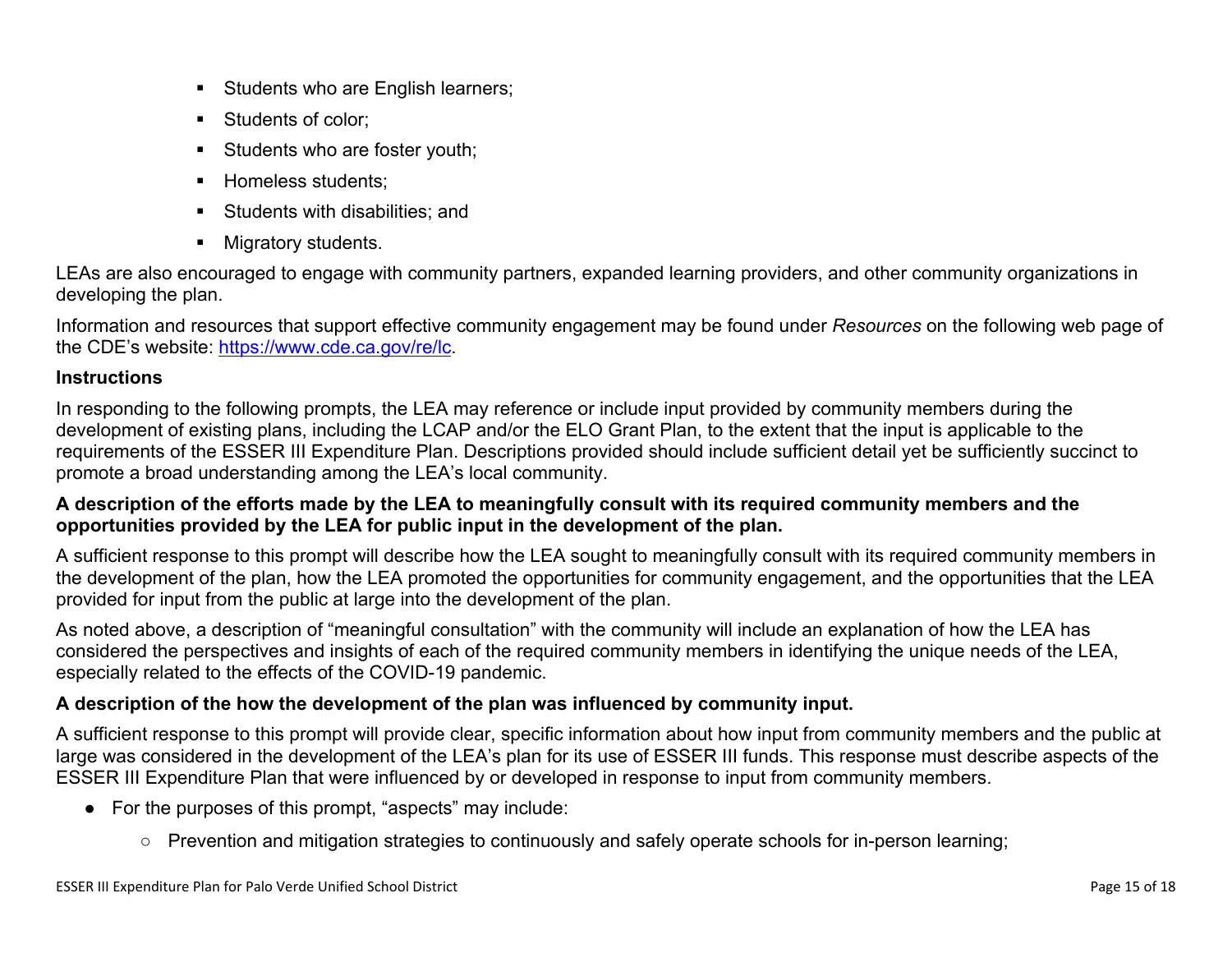- Strategies to address the academic impact of lost instructional time through implementation of evidence-based interventions (e.g. summer learning or summer enrichment, extended day, comprehensive afterschool programs, or extended school year programs);
- Any other strategies or activities implemented with the LEA's ESSER III fund apportionment consistent with section 2001(e)(2) of the ARP Act; and
- Progress monitoring to ensure interventions address the academic, social, emotional, and mental health needs for all students, especially those students disproportionately impacted by COVID-19

For additional information and guidance, please see the U.S. Department of Education's Roadmap to Reopening Safely and Meeting All Students' Needs Document, available here: [https://www2.ed.gov/documents/coronavirus/reopening-2.pdf.](https://www2.ed.gov/documents/coronavirus/reopening-2.pdf)

### <span id="page-15-0"></span>**Planned Actions and Expenditures**

#### **Purpose and Requirements**

As noted in the Introduction, an LEA receiving ESSER III funds is required to develop a plan to use its ESSER III funds to, at a minimum, address students' academic, social, emotional, and mental health needs, as well as the opportunity gaps that existed before, and were exacerbated by, the COVID-19 pandemic.

#### **Instructions**

An LEA has the flexibility to include actions described in existing plans, including the LCAP and/or ELO Grant Plan, to the extent that the action(s) address the requirements of the ESSER III Expenditure Plan. When including action(s) from other plans, the LEA must describe how the action(s) included in the ESSER III Expenditure Plan supplement the work described in the plan being referenced. The LEA must specify the amount of ESSER III funds that it intends to use to implement the action(s); these ESSER III funds must be in addition to any funding for those action(s) already included in the plan(s) referenced by the LEA. Descriptions of actions provided should include sufficient detail yet be sufficiently succinct to promote a broad understanding among the LEA's local community.

#### <span id="page-15-1"></span>**Strategies for Continuous and Safe In-Person Learning**

Provide the total amount of funds being used to implement actions related to Continuous and Safe In-Person Learning, then complete the table as follows:

- If the action(s) are included in another plan, identify the plan and provide the applicable goal and/or action number from the plan. If the action(s) are not included in another plan, write "N/A".
- Provide a short title for the  $action(s)$ .
- Provide a description of the action(s) the LEA will implement using ESSER III funds for prevention and mitigation strategies that are, to the greatest extent practicable, in line with the most recent CDC guidance, in order to continuously and safely operate schools for in-person learning.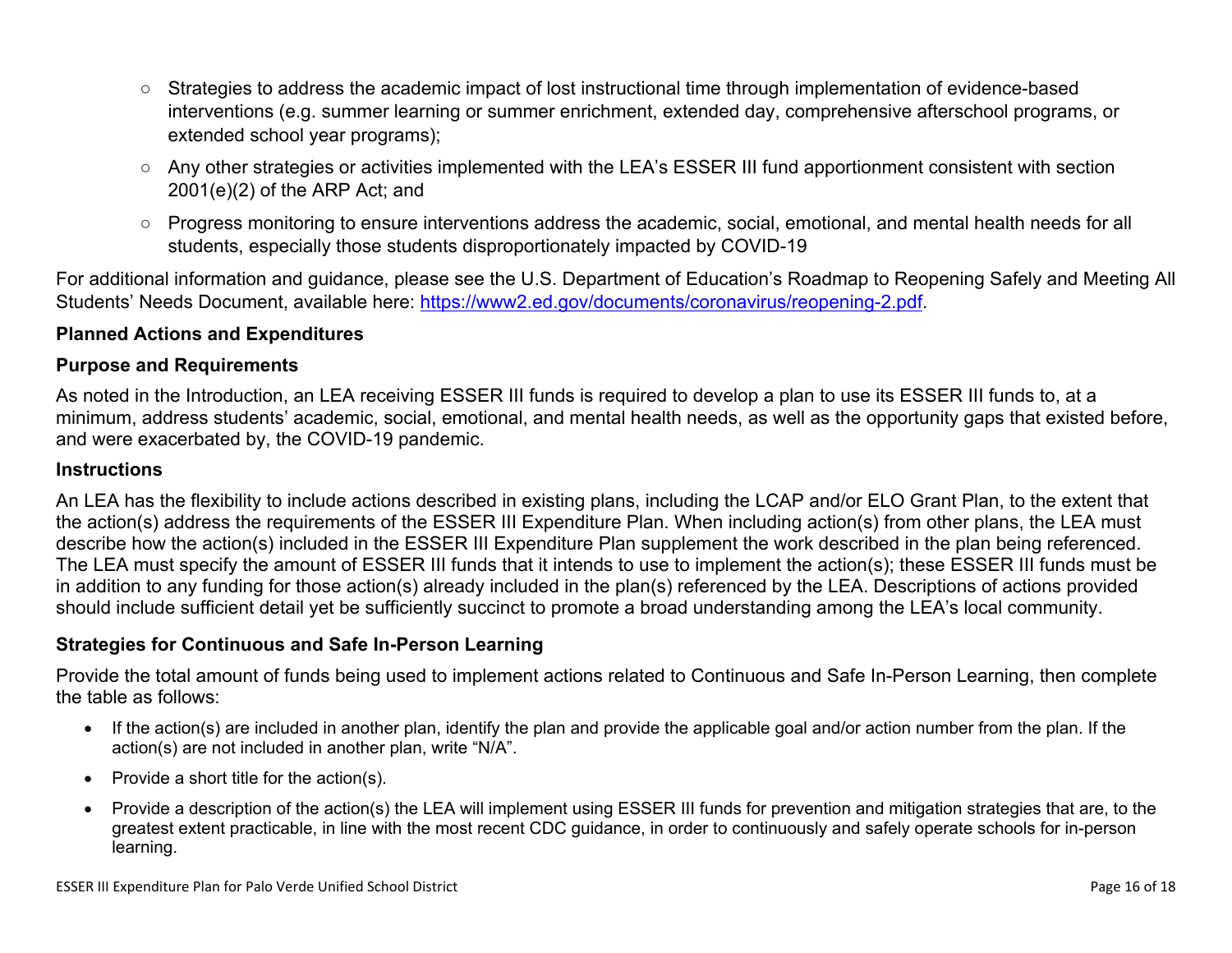Specify the amount of ESSER III funds the LEA plans to expend to implement the action(s); these ESSER III funds must be in addition to any funding for those action(s) already included in the plan(s) referenced by the LEA.

#### <span id="page-16-0"></span>**Addressing the Impact of Lost Instructional Time**

As a reminder, the LEA must use not less than 20 percent of its ESSER III funds to address the academic impact of lost instructional time. Provide the total amount of funds being used to implement actions related to addressing the impact of lost instructional time, then complete the table as follows:

- If the action(s) are included in another plan, identify the plan and provide the applicable goal and/or action number from the plan. If the action(s) are not included in another plan, write "N/A".
- Provide a short title for the  $action(s)$ .
- Provide a description of the action(s) the LEA will implement using ESSER III funds to address the academic impact of lost instructional time through the implementation of evidence-based interventions, such as summer learning or summer enrichment, extended day, comprehensive afterschool programs, or extended school year programs.
- Specify the amount of ESSER III funds the LEA plans to expend to implement the action(s); these ESSER III funds must be in addition to any funding for those action(s) already included in the plan(s) referenced by the LEA.

#### <span id="page-16-1"></span>**Use of Any Remaining Funds**

After completing the Strategies for Continuous and Safe In-Person Learning and the Addressing the Impact of Lost Instructional Time portions of the plan, the LEA may use any remaining ESSER III funds to implement additional actions to address students' academic, social, emotional, and mental health needs, as well as to address opportunity gaps, consistent with the allowable uses identified above in the Fiscal Requirements section of the Instructions. LEAs choosing to use ESSER III funds in this manner must provide the total amount of funds being used to implement actions with any remaining ESSER III funds, then complete the table as follows:

- If the action(s) are included in another plan, identify the plan and provide the applicable goal and/or action number from the plan. If the action(s) are not included in another plan, write "N/A".
- Provide a short title for the  $action(s)$ .
- Provide a description of any additional action(s) the LEA will implement to address students' academic, social, emotional, and mental health needs, as well as to address opportunity gaps, consistent with the allowable uses identified above in the Fiscal Requirements section of the Instructions. If an LEA has allocated its entire apportionment of ESSER III funds to strategies for continuous and safe in-person learning and/or to addressing the impact of lost instructional time, the LEA may indicate that it is not implementing additional actions.
- Specify the amount of ESSER III funds the LEA plans to expend to implement the action(s); these ESSER III funds must be in addition to any funding for those action(s) already included in the plan(s) referenced by the LEA. If the LEA it is not implementing additional actions the LEA must indicate "\$0".

#### <span id="page-16-2"></span>**Ensuring Interventions are Addressing Student Needs**